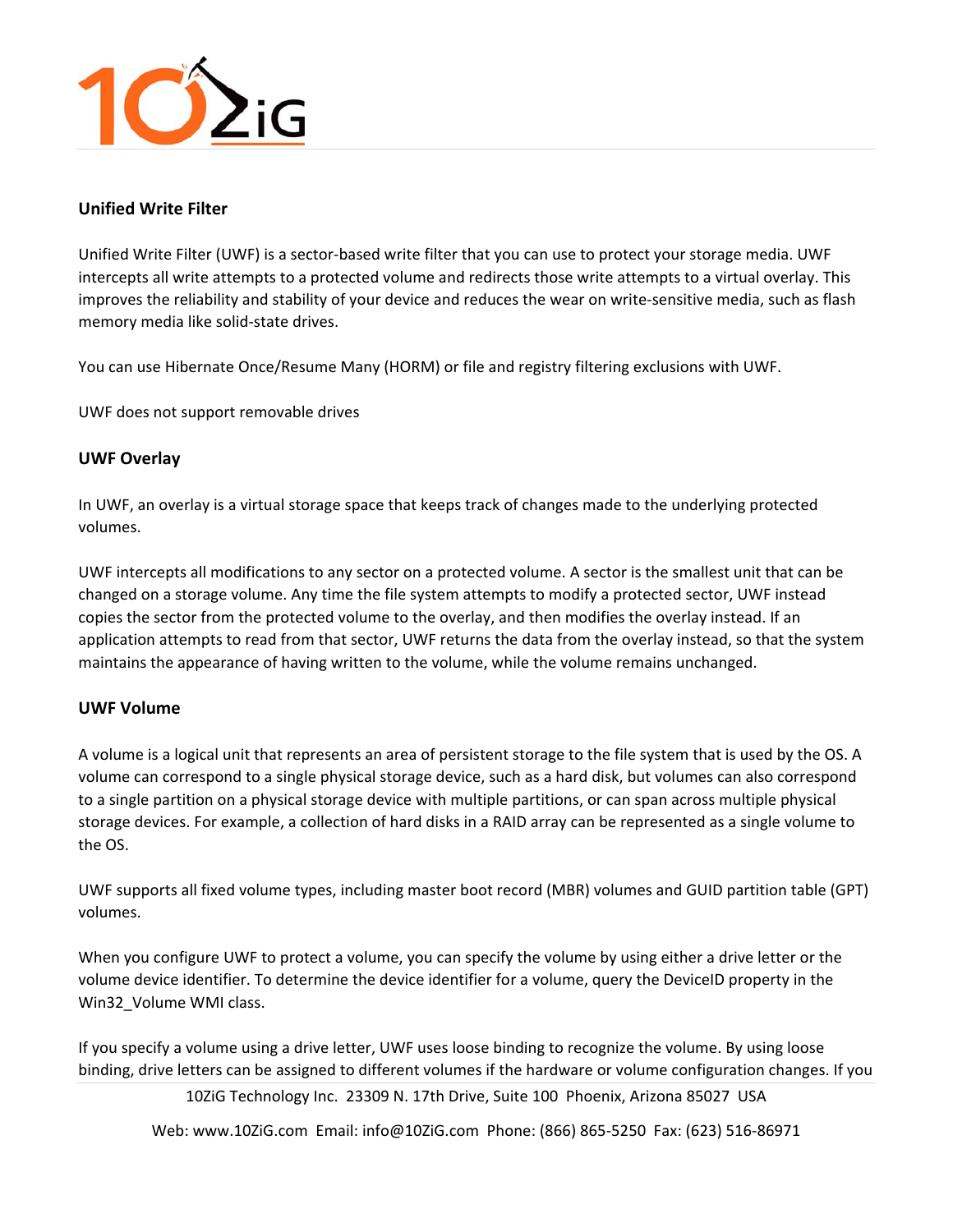

specify a volume using the volume device identifier, UWF uses tight binding to recognize the volume. By using tight binding, the device identifier is unique to the storage volume and is independent from the drive letter assigned to the volume by the file system.

### **Exclusions**

If you want to protect a volume with UWF but exclude specific files, folders, or registry keys from being filtered by UWF, you can add them to an exclusion list.

# **File and Folder Exclusions**

You can add specific files or folders on a protected volume to a file exclusion list to exclude those files and folders from being filtered by UWF. When a file or folder is in the exclusion list for a volume, all writes to that file or folder bypass UWF filtering, and are written directly to the protected volume and persist after the device restarts.

You must use an administrator account to add or remove file or folder exclusions during runtime, and you must restart the device for new exclusions to take effect.

# **Important to note:**

You cannot add exclusions for the following items: • \Windows\System32\config\DEFAULT

- \Windows\System32\config\SAM
- \Windows\System32\config\SECURITY
- \Windows\System32\config\SOFTWARE
- \Windows\System32\config\SYSTEM
- \Users\<User Name>\NTUSER.DAT

You also cannot add exclusions for the following items:

- The volume root. For example, C: or D:
- The \Windows folder on the system volume.
- The \Windows\System32 folder on the system volume.
- The \Windows\System32\drivers folder on the system volume.
- Paging files.

However, you can exclude subdirectories and files under these items

# **Some recommendations for file exclusions:**

10ZiG Technology Inc. 23309 N. 17th Drive, Suite 100 Phoenix, Arizona 85027 USA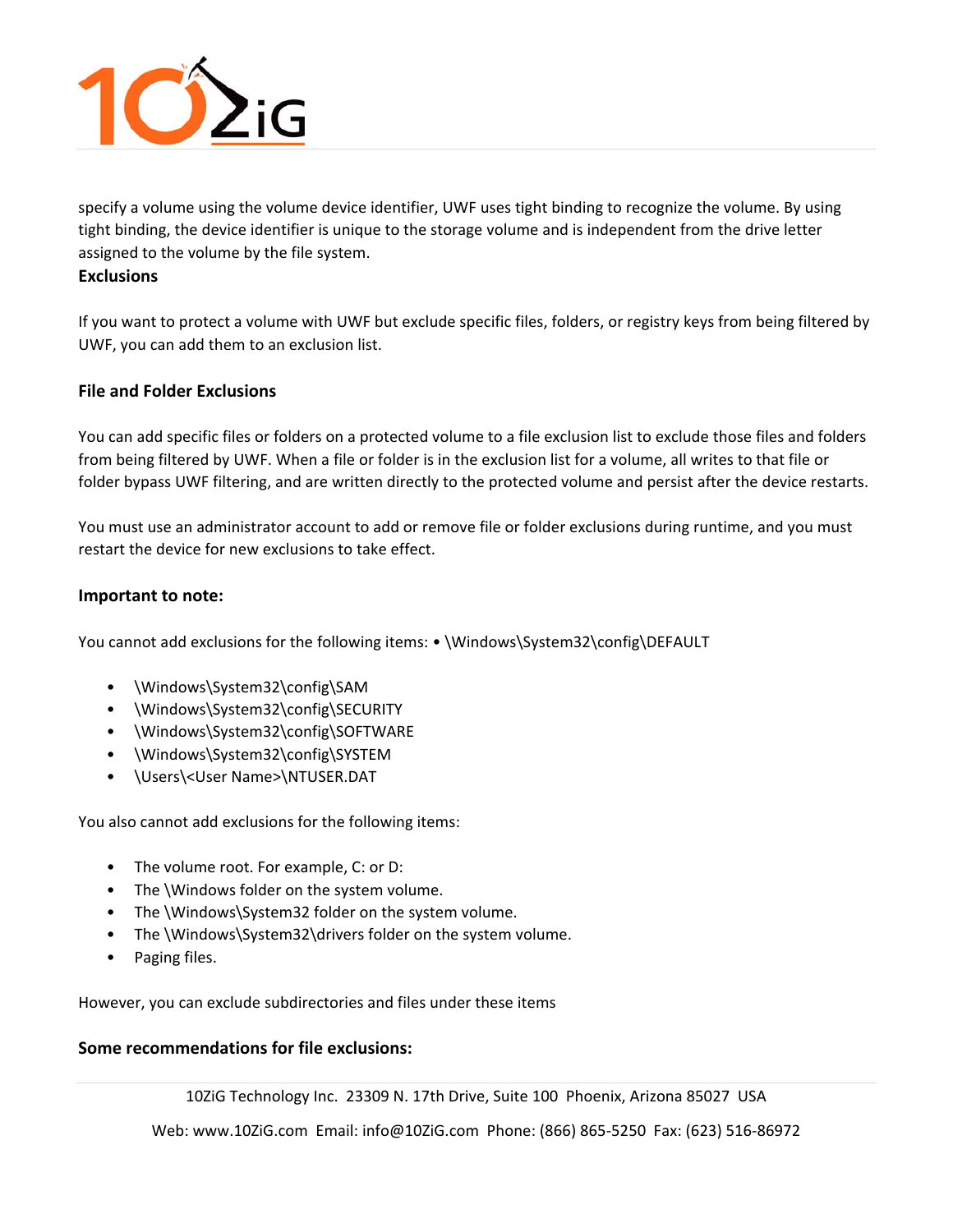

- C:\Users\Admin\AppData\LocalLow
- C:\Users\ThinClientUser\AppData\LocalLow
- C:\ProgramData\Microsoft\Windows Defender
- C:\Program Files\10ZiG
- C:\Program Files (x86)\10ZiG
- C:\Microsoft\Security Client
- C:\ProgramFiles(X86)\Windows Defender
- C:\Program Files\Windows Defender
- C:\ProgramData\Microsoft\Windows Defender
- C:\Windows\Temp\MpCmdRun.log
- C:\Windows\WindowsUpdate.log

# **Registry Exclusions**

You can add specific registry keys to an exclusion list to exclude those keys from being filtered by UWF. When a registry key is in the exclusion list, all writes to that registry key bypass UWF filtering and are written directly to the registry and persist after the device restarts.

You must use an administrator account to add or remove registry exclusions during runtime, and you must restart the device for new exclusions to take effect.

If you exclude a registry key, all its subkeys are also excluded from filtering. You can exclude registry subkeys only under the following registry keys:

- HKEY LOCAL MACHINE\BCD00000000
- HKEY\_LOCAL\_MACHINE\SYSTEM
- HKEY\_LOCAL\_MACHINE\SOFTWARE
- HKEY\_LOCAL\_MACHINE\SAM
- HKEY\_LOCAL\_MACHINE\SECURITY
- HKEY\_LOCAL\_MACHINE\COMPONENTS

You cannot rename or move a file or folder from a protected location to an unprotected location, or vice versa. If you attempt to delete an excluded file in Windows Explorer, you must first exclude or disable the recycle bin.

# **Recommendations for Registry Exclusions**

- HKEY\_LOCAL\_MACHINE\SOFTWARE\Microsoft\Antimalware
- HKEY\_LOCAL\_MACHINE\SOFTWARE\Microsoft\Windows Defender

10ZiG Technology Inc. 23309 N. 17th Drive, Suite 100 Phoenix, Arizona 85027 USA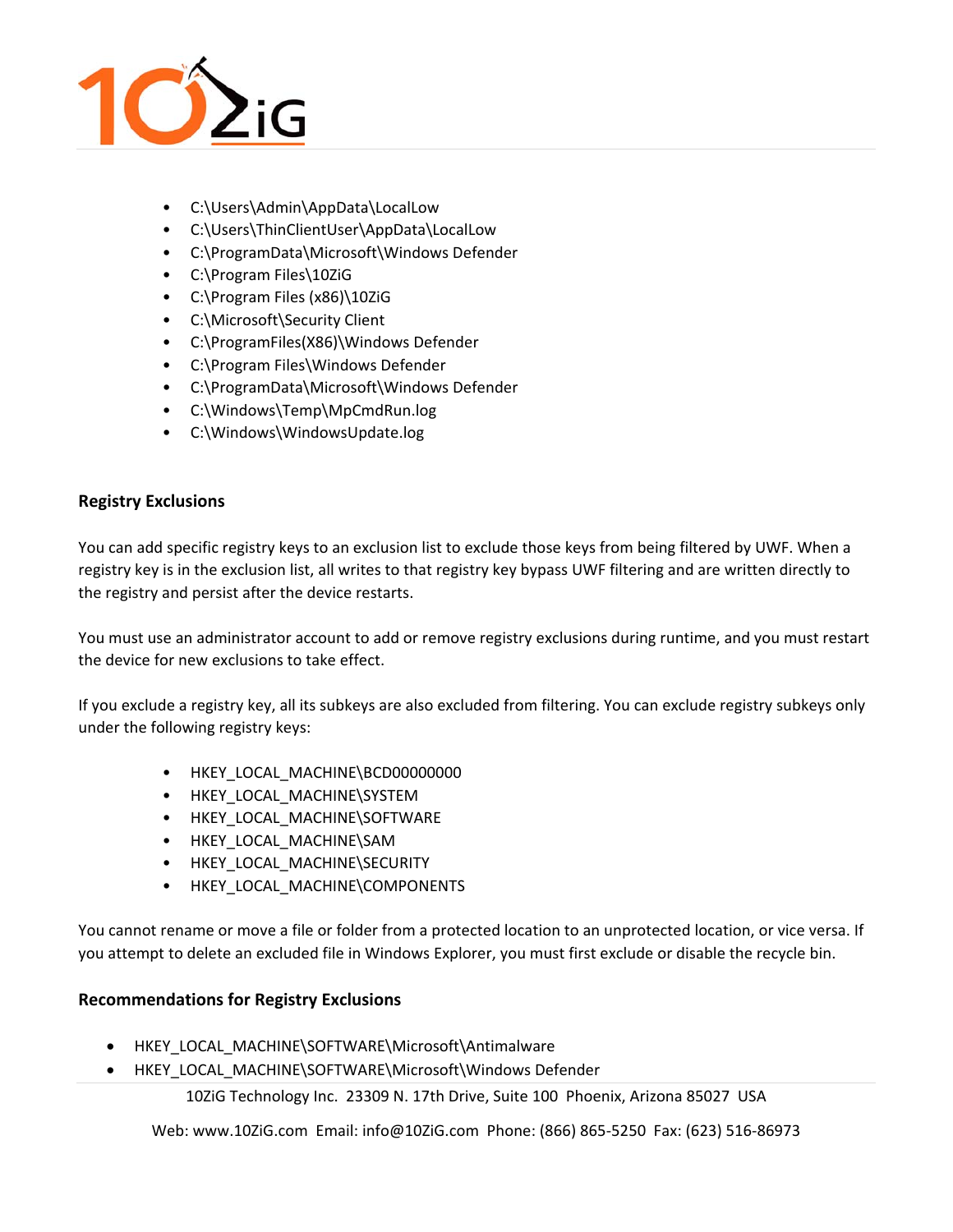

- HKLM\Software\WOW6432\10ZiG
- HKLM\Software\ 10ZiiG

# **Domain Joined**

HKLM\Security\Policy\Secrets\\$MACHINE.ACC

# **Important Note:**

On all images registry key changed

HKLM\SYSTEM\CurrentControlSet\Services\Netlogon\Parameters\DisablePasswordChange is changed from

### **DWORD value 0 to 1.**

**This entry prevents the local computer from sending a password change to the domain controller.** 

# **Useful Exclusions**

# **Background Intelligent Transfer Service (BITS)**

Background Intelligent Transfer Service (BITS) downloads or uploads files between a client and server and provides progress information related to the transfers.

Add file exclusions for the following folders and files:

% ALLUSERSPROFILE%\Microsoft\Network\Downloader

Add registry exclusions for the following registry keys:

HKEY\_LOCAL\_MACHINE\Software\Microsoft\Windows\CurrentVersion\BITS\StateIndex

# **Windows Explorer**

When write filters are active and you attempt to delete an excluded file or folder in Windows Explorer, the system attempts to move the file or folder to the Recycle Bin. This causes an error, because you cannot move files that are not filtered to a location that is write filter protected.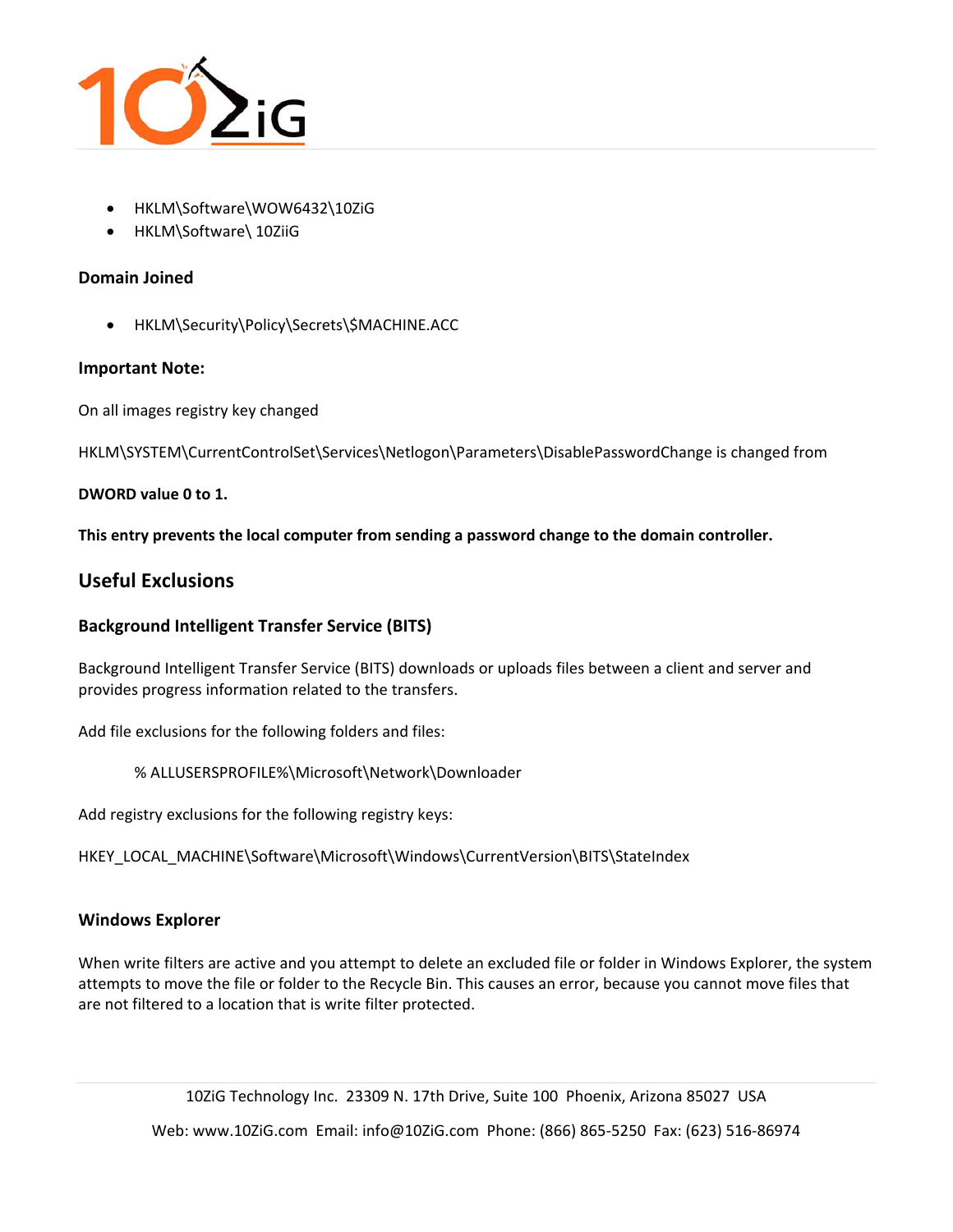

To work around this, you can disable the Recycle Bin. Alternatively, the user can press Ctrl+Shift and then left‐click on the file to directly delete the excluded file, bypassing the Recycle Bin, or the user can delete the excluded file directly from a command prompt.

# **Networks**

When you use write filters on your device, you can add file and registry exclusions to enable your device to join wired and wireless networks. The following file and registry exclusions may be required on your device. Client Group Policy Object (GPO) registry keys:

- Wireless:
- HKEY\_LOCAL\_MACHINE\SOFTWARE\Policies\Microsoft\Windows\Wireless\GPTWirelessPolicy
- Wired: HKEY\_LOCAL\_MACHINE\SOFTWARE\Policies\Microsoft\Windows\WiredL2\GP\_Policy

GPO policy files:

- Wireless: C:\Windows\wlansvc\Policies
- Wired: C:\Windows\dot2svc\Policies

Interface profile registry keys:

- Wireless: HKEY\_LOCAL\_MACHINE\SOFTWARE\Microsoft\wlansvc
- Wired: HKEY\_LOCAL\_MACHINE\SOFTWARE\Microsoft\dot3svc

Interface policy file:

- Wireless: C:\ProgramData\Microsoft\wlansvc\Profiles\Interfaces\{<Interface GUID>}\{<Profile GUID>}.xml
- Wired: C:\ProgramData\Microsoft\dot3svc\Profiles\Interfaces\{<Interface GUID>}\{<Profile GUID>}.xml

Services registry keys:

- Wireless: HKEY\_LOCAL\_MACHINE\SYSTEM\CurrentControlSet\services\Wlansvc
- Wireless: HKEY\_LOCAL\_MACHINE\SYSTEM\CurrentControlSet\services\WwanSvc
- Wired: HKEY\_LOCAL\_MACHINE\SYSTEM\CurrentControlSet\services\dot3svc

# **Daylight saving time (DST)**

You can add the following registry exclusions to persist daylight saving time (DST) settings on your device.

- HKEY\_LOCAL\_MACHINE\SOFTWARE\Microsoft\Windows NT\CurrentVersion\Time Zones
- HKEY\_LOCAL\_MACHINE\SYSTEM\CurrentControlSet\Control\TimeZoneInformation

10ZiG Technology Inc. 23309 N. 17th Drive, Suite 100 Phoenix, Arizona 85027 USA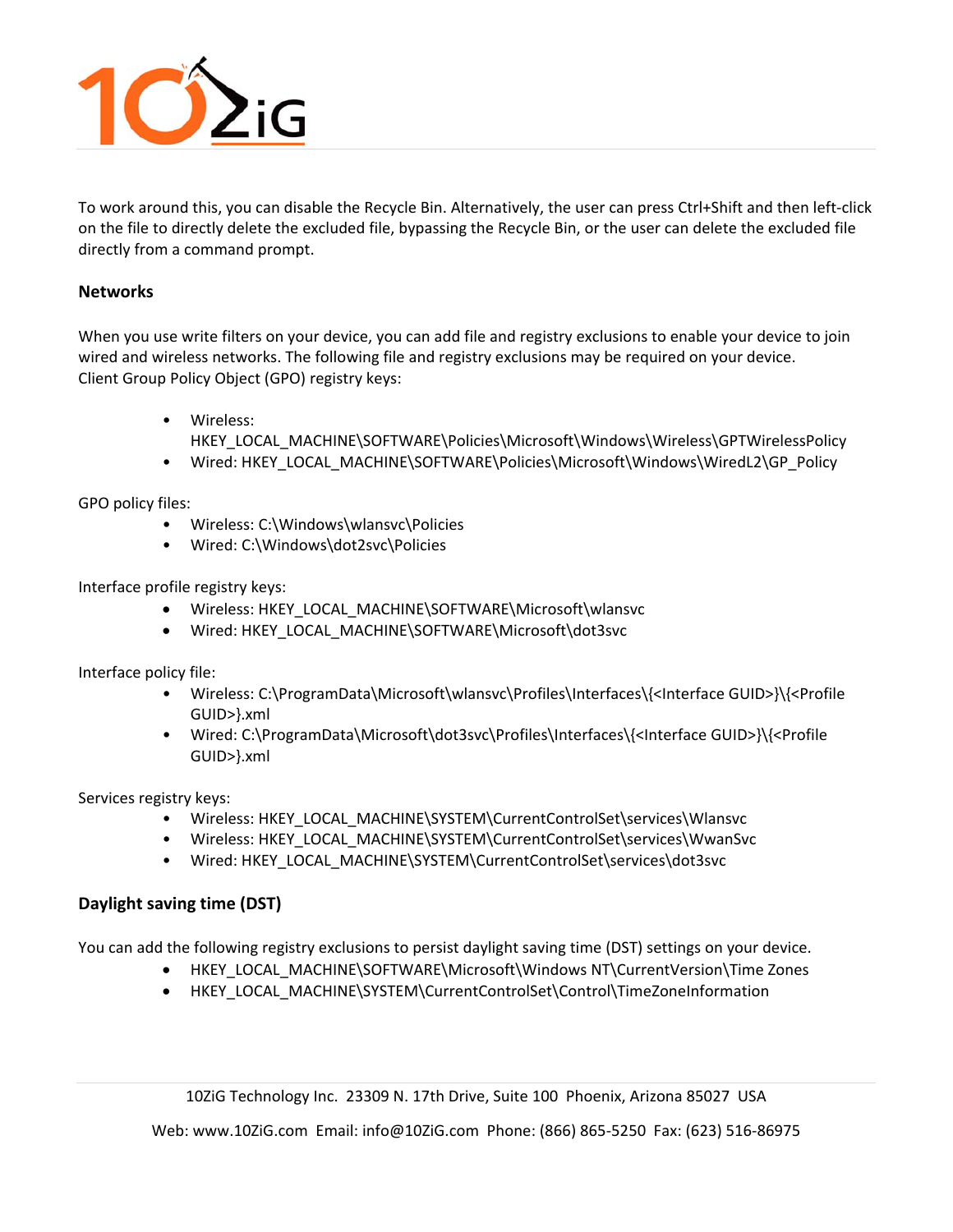

### **Reusable Hibernation Files**

You can use Hibernate Once/Resume Many (HORM) with Unified Write Filter (UWF) to start your device in a preconfigured state. When HORM is enabled, a system always resumes and restarts from the last saved hibernation file (hiberfil.sys).

A device with HORM enabled can quickly be turned off or shut down, and then restarted into the last hibernation state, even in the event of a sudden power loss.

#### **Run‐Time Configuration**

To configure UWF at run time, you must use Windows Management Instrumentation (WMI) providers. You can do this in one of the following ways:

- Use the WMI providers directly in a PowerShell script.
- Use the WMI providers directly in an application.
- Use the command line tool, UWFMgr.exe, which uses the WMI providers to modify the configuration.
- Use the Embedded Lockdown Manager (ELM), which uses the WMI providers to modify the configuration.
- Use ELM to generate PowerShell scripts that use the WMI providers.

For more information about UWF WMI providers, see Unified Write Filter WMI Provider Reference. For more information about the command line tool for configuring UWF, see UWFMgr Technical Reference. For more information about the ELM, see Embedded Lockdown Manager (ELM) Technical Reference.

### **UWF Servicing Mode**

When a device is protected with UWF, you must use UWF servicing mode commands to service the device and apply updates to an image. You can use UWF servicing mode to apply Windows updates, antimalware signature file updates, and custom software or third‐party software updates.

For more information about how to use UWF servicing mode to apply software updates to your device, see Service UWF‐Protected Devices

### **Troubleshooting UWF**

UWF uses Windows Event Log to log events, errors and messages related to overlay consumption, configuration changes, and servicing.